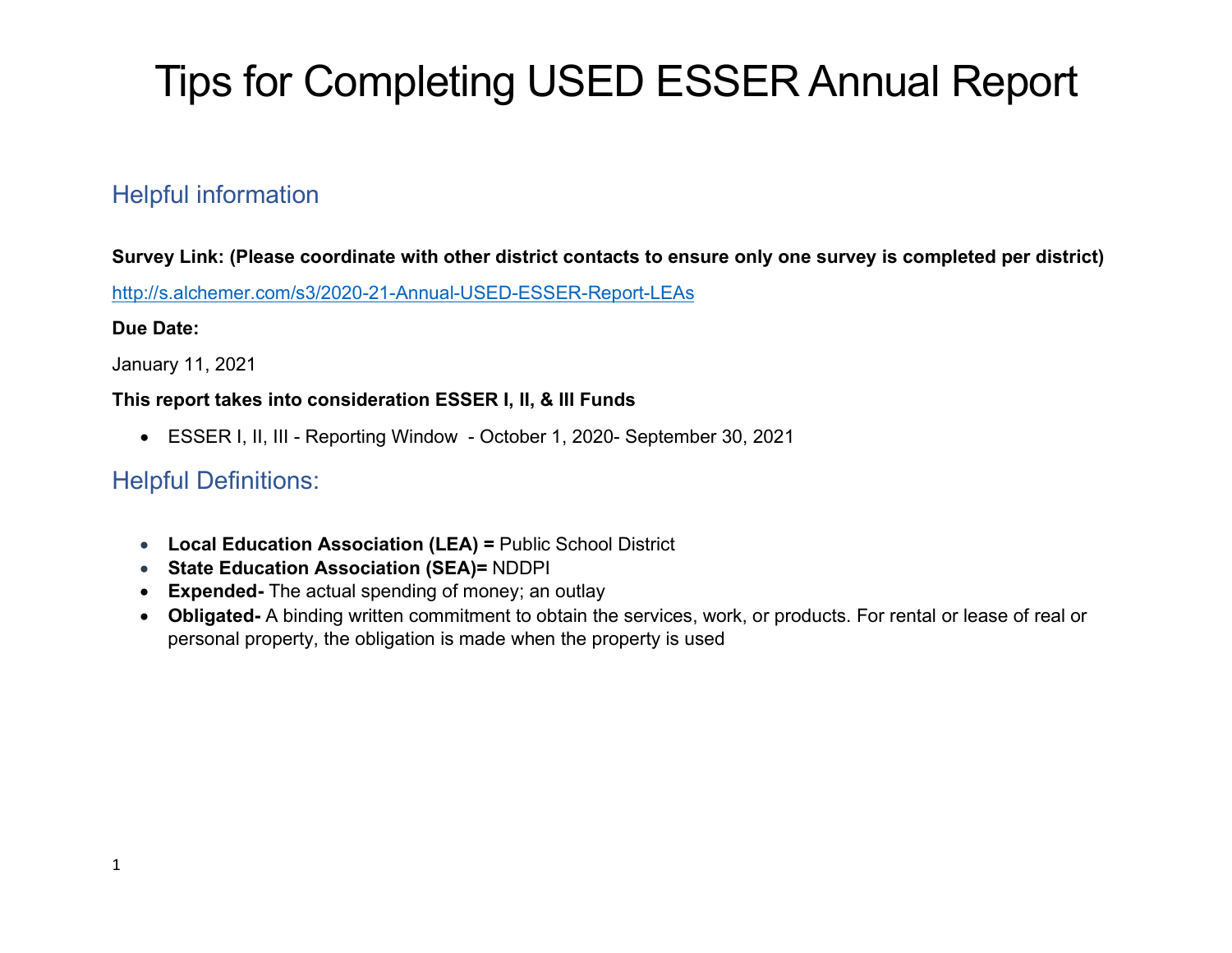# Tips for Completing USED ESSER Annual Report

### Common Error Messages:

A There was an error on your page. Please correct any required fields and submit again. Go to the first error

- If you click submit and the page does not move forward, there may be an error.
- If that happens, scroll to the top of the page and follow the link to the first error.

 $\triangle$  must be currency

5. Provide the per-pupil allocation of ESSER funds to schools in the LEA:

|             | <b>ESSERI</b><br>Reserved for<br><b>LEA Activities</b> | <b>ESSER   Average</b><br>per pupil allocation<br>to schools |                                                                                                                                  |
|-------------|--------------------------------------------------------|--------------------------------------------------------------|----------------------------------------------------------------------------------------------------------------------------------|
| Allocations | <b>Sabn</b>                                            | \$233.00                                                     | A yellow warning sign indicates a<br>different format is required for the<br>answer. This usually means a number is<br>required. |